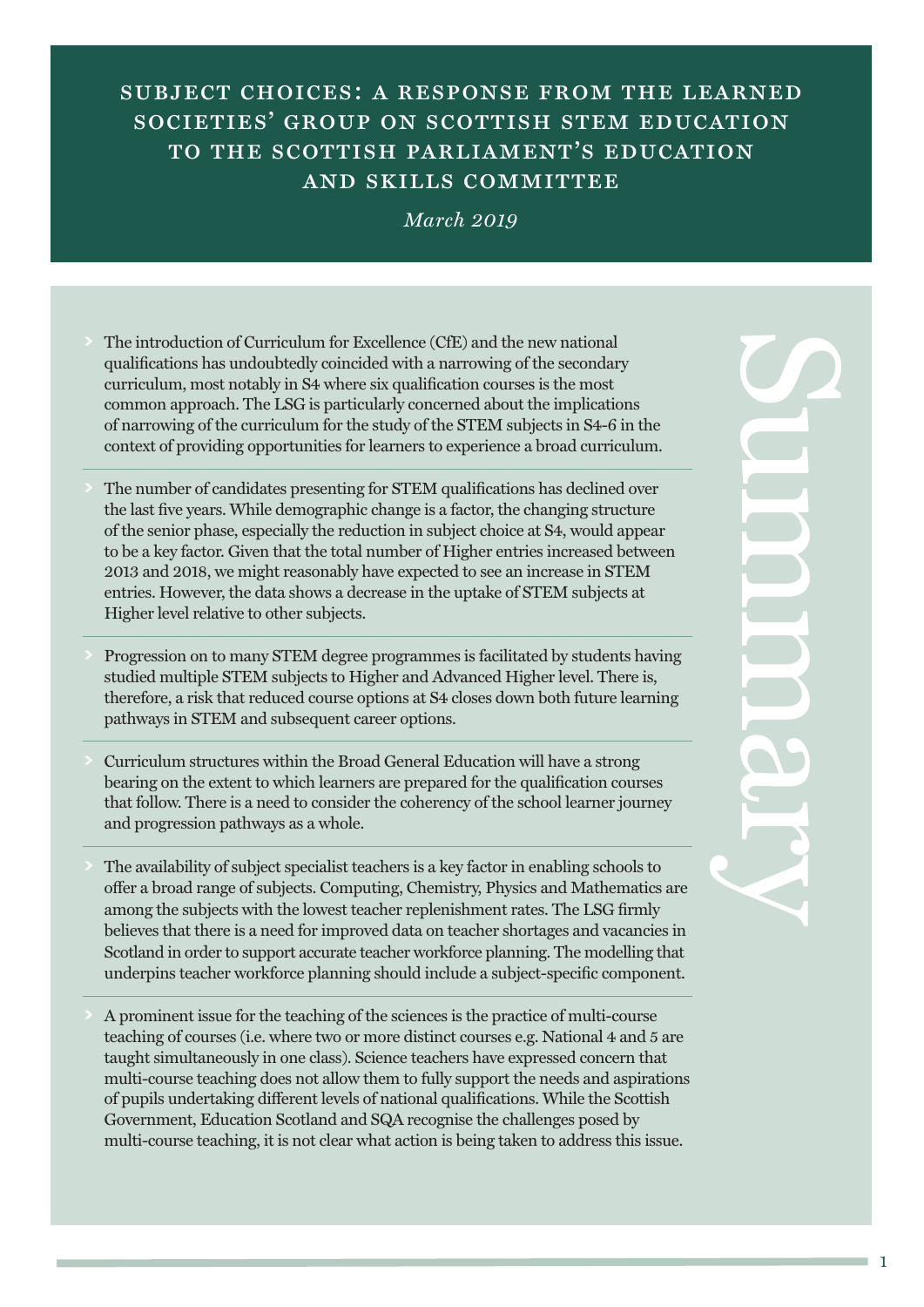## **Background**

**1** The Learned Societies' Group on Scottish STEM Education (LSG) brings together the learned societies and professional associations with a focus on the provision of STEM education at school. **<sup>1</sup>** We welcome the opportunity to respond to the Scottish Parliament Education and Skills Committee's inquiry into subject choices. The LSG continues to monitor the impact of the introduction of Curriculum for Excellence (CfE) and the new national qualifications on uptake of the STEM subjects. We are keen to ensure that learners can continue to take up and progress in STEM subjects as part of a broad curriculum offering. Through its member organisations, the LSG has links to networks of STEM teachers in Scotland. We are therefore well placed to contribute to STEM developments in schools. We would be pleased to discuss our comments with the Committee should members consider this helpful.

## **Has the structure ofthe Senior Phase of Curriculum for Excellence allowed for better learning and overall achievementthan previously?**

**2** It is not possible to provide a definitive answer to this question at this time due to the absence of independent evaluation of the impact of the senior phase structures on learning, teaching and attainment. The timing of the OECD review of the introduction of CfE meant it primarily focussed on the broad general education (BGE) phase rather than the BGE and the senior phase as a coherent whole. **<sup>2</sup>** This is an important issue since BGE curriculum structures will have a strong bearing on the extent to which learners are prepared for the qualification courses that follow. In this context, the study published last year by Professor Jim Scott highlights the very

large range of ways in which secondary schools are structuring their curricula; the implication being that many of these approaches have taken root without a clear curricular rationale. **<sup>3</sup>** The LSG believes that there is a need to consider the coherency of the learner journey and progression pathways as a whole.

## **Do you think there has been a narrowing** of the range of subjects **and subject choices in broad general education and in the senior phase, and whatis the impact of any limitations on subject choice?**

- **3** The introduction of CfE and the new national qualifications has undoubtedly coincided with a narrowing of the secondary curriculum, most notably in S4 where six qualification courses is the most common approach. **<sup>4</sup>** This narrowing is not the result of any conscious policy decision. It is an unintended consequence of the confusion schools have experienced in interpreting national guidance on the relationship between the BGE and the senior phase, particularly in relation to the extent to which the BGE can be used to prepare learners for qualifications, given that the qualification courses are based on 160 hours of directed study. The LSG is particularly concerned about the implications of narrowing of the curriculum for the study of the STEM subjects in S4-6 in the context of providing opportunities for learners to experience a broad curriculum.
- **4** In his report, **<sup>5</sup>** Professor Scott reflects that, 'Many parents and learners […] have opted for either "two Sciences and a Social Subject" or "two Socials and a Science"', alongside English, Mathematics and one other, which suggests a lack of appropriate breadth of study and may result in subjects being squeezed out.

- **3** Scott, J.; Curriculum for Excellence and the Early/Middle Secondary Curriculum in Scotland: Lessons Learned or Forgotten?; March 2018 https://discovery.dundee.ac.uk/en/publications/curriculum-for-excellence-and-the-earlymiddle-secondary-curriculu
- **4** Scott, J.; Curriculum for Excellence and the Early/Middle Secondary Curriculum in Scotland: Lessons Learned or Forgotten?; March 2018
- **5** Scott J., 2018, Unintended or unexpected? The impact of curriculum for excellence on secondary school curriculum and attainment, p.11 http://dundee.academia.edu/JimScott

**<sup>1</sup>** This response has been signed off by the LSG membership comprising: The Association for Science Education; BCS, the Chartered Institute for IT; Edinburgh Mathematical Society; Institute of Physics; Royal Society of Biology; Royal Society of Chemistry; Royal Society of Edinburgh; and the Scottish Mathematical Council. More information about the LSG is available at: https://www.rse.org.uk/policy/standing-committees/learned-societies-group/

**<sup>2</sup>** Improving Schools in Scotland: An OECD Perspective; 2015 http://www.oecd.org/education/school/improving-schools-in-scotland.htm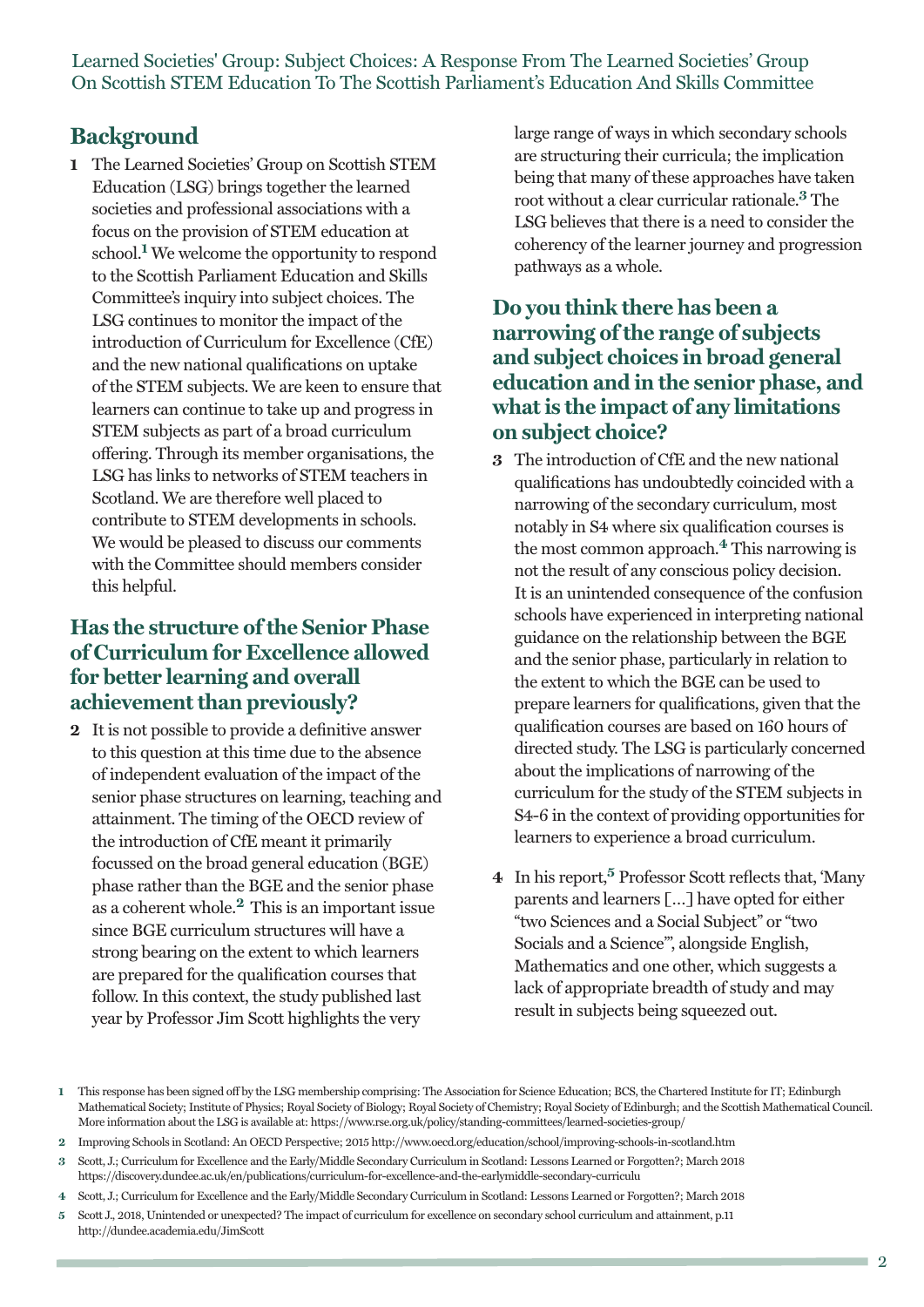- **5** The Scottish Government has appropriately prioritised education and training in STEM subjects as necessary for growing Scotland's economy. **<sup>6</sup>** However, learners will make their senior phase course choices relatively early in their school careers (i.e. by the end of S3). At this point they may be unsure about their future career paths. A narrower curriculum at S4 therefore places pressure on learners in terms of the subjects that they choose during the BGE since this will have a significant bearing on their learning journey at and beyond school, as well as on their future career options. A narrowing of the curriculum at S4 also means that learners have less room for manoeuvre in the senior phase should they not succeed in one or more of their chosen subjects. Factors including timetabling and the availability of subject specialist teachers (which we return to, below), may also mean that learners are not able to take-up their first-choice subject selections, resulting in them being assigned subjects which they may not have chosen originally.
- **6** Progression in STEM subjects requires learners to have gained the pre-requisite knowledge and skills required by the course. This reinforces the importance of ensuring that STEM subject content and coverage in the BGE prepares learners sufficiently for the senior phase qualifications. In this context, it would be useful to consider to what extent the CfE Benchmarks introduced in 2017 have helped support more coherent progression from BGE into the senior phase in the STEM areas.
- **7** Additionally, progression on to many STEM degree programmes is facilitated by students having studied multiple STEM subjects to Higher and Advanced Higher level. There is, therefore, a risk that reduced course options at S4 closes down both future learning pathways in STEM and subsequent career options.

## **Have you experienced any changes in the level of uptake in particular subjects in the past 5 years?**

- **8** The absolute number of candidates presenting for STEM qualifications at SCQF levels 3-5 has declined substantially over the last five years. **7** Between 2013 (last year of Standard Grades) and 2018, Computing-related**<sup>8</sup>** entries have decreased by 44%, Chemistry entries are down by 27%, both Physics and Biology are down by around 22% and entries to Maths are down by around 11%. These declines in absolute entries should be set in a demographic context where the size of the S4 cohort has fallen by around 10% between 2013 and 2018. However, it is clear that with the possible exception of Maths, the declines in entries are not driven solely by demographic factors. The primary factor for the decline would appear to be the changing structure of the senior phase, especially the reduction in subject choice at S4, which can constrain the ability of learners to take up STEM courses (and other subjects) at the levels seen pre-2014.
- **9** In the case of Computing, an additional factor for the substantial decline in presentations could be the change in the substance of the courses, with computational thinking and programming featuring much more prominently in the new Computing Science courses compared with previous courses. Given the substantial skills gap in the tech sector in Scotland and the ongoing developments in automation, the drop-off in the uptake of Computing is particularly concerning. **9**

**<sup>6</sup>** STEM Education and Training Strategy, Scottish Government, 2017

https://www.gov.scot/publications/science-technology-engineering-mathematics-education-training-strategy-scotland/

**<sup>7</sup>** SQA Attainment Statistics for 2013 and 2018

**<sup>8</sup>** Includes Computing, Computing Studies, Computing Science and Information Systems

**<sup>9</sup>** Building a World-Leading AI and Data Strategy for an Inclusive Scotland, SCDI, BT Scotland, ScotlandIS and RSE, February 2019 https://www.scdi.org.uk/policy/ai-and-data/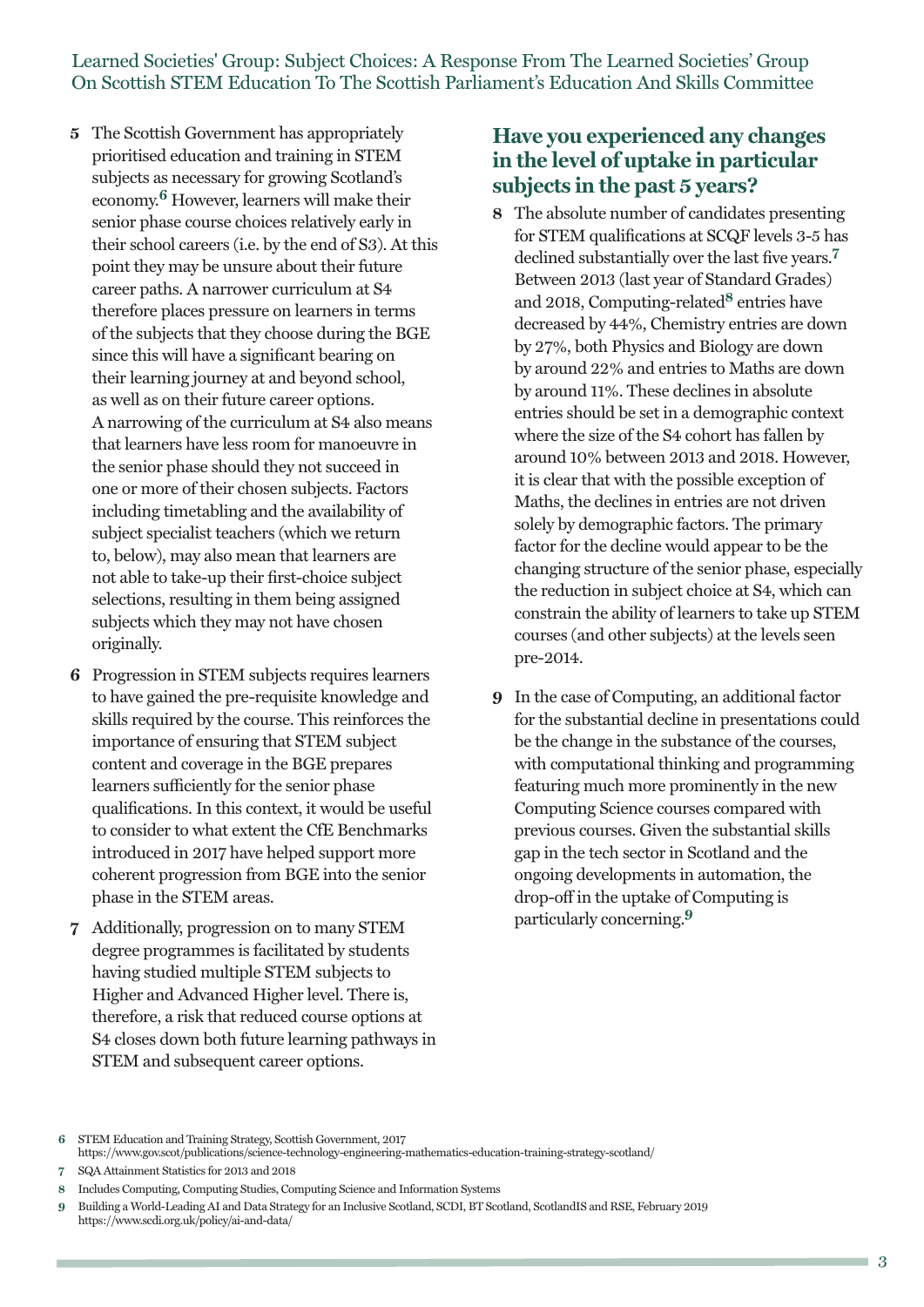- **10** We also see reductions in the number of STEM Highers being taken between 2013 and 2018. Entries to Higher Biology have declined by 28% over this period. Entries to Computing-related**<sup>10</sup>** Highers are down by 21%, Physics are down by 14%, Maths are down by 9% and Chemistry are down by 6%. As well as the reductions in absolute terms, the percentage of STEM entries at Higher level as a proportion of total entries has decreased between 2013 and 2018. Biology has declined from 5.5% to 3.8%, Maths is down from 11.3% to 9.8%, Physics is down from 5.3% to 4.3%, Computing is down from 2.8% to 2.1% and Chemistry is down from 5.8% to 5.2%.
- **11** While changing demographics have resulted in a reduction in the size of the senior phase school roll between 2013 and 2018, the total number of Higher entries has actually increased by 4.7% over this period. We might therefore reasonably have expected to see an increase in Higher STEM entries. However, the above data on Higher entries in STEM subjects as a proportion of total entries indicates a decrease in the uptake of STEM subjects relative to other subjects.
- **12** It should be noted that entries to Higher Human Biology increased by 39% between 2013 and 2018. By design, this course covers a narrower bioscience curriculum than Higher Biology. However, a lack of broader bioscience skills covering non-human biology has implications for the skills base in Scotland.
- **13** The preceding points indicate that the main concern is the narrowing of subject choice in S4 and the implications this has for the uptake of, and progression in, STEM courses in the senior phase.

#### Chemistry and Maths were female in 2018, females account for 28% of Physics entrants and only 18% in Computing Science. Meanwhile, females account for 67% of Biology students. The RSE report, *Tapping All Our Talents* 2018, provides a detailed account of the issues and demonstrates the range of work being undertaken, including that led by the learned scientific societies, to address gender inequality in STEM. This makes clear the need for systemic and sustained interventions from the very early years, including the adoption of whole school approaches. Tackling gender inequality in STEM at school is a focus of the STEM Education and Training Strategy and we welcome the appointment of a new team of Gender Balance and Equalities Officers to help support developments in this area.

## **What are the factors thatinfluence the range of subject choices?**

**15** The availability of subject specialist teachers is a key factor in enabling schools to offer a broad range of subjects. Teacher workforce planning is a prominent area of interest for the LSG, especially as it is clear that schools are experiencing significant challenges in the recruitment of specialist teachers in the sciences and in mathematics, with work showing that Computing, Chemistry, Physics and Mathematics are among the subjects with the lowest teacher replenishment rates**<sup>12</sup>** and, in the case of Computing, research has shown that 17% of secondary schools do not have a specialist Computing Science teacher. **13**

## *Gender inequality*

- **14** Recent work highlights the ongoing gender disparity in the STEM subjects. **<sup>11</sup>** While around 52% of entrants to National 5 courses in
- **10** Includes Computing, Information Systems and Computing Science
- **11** Tapping all our Talents, A progress review of women in STEM, Royal Society of Edinburgh, November 2018 https://www.rse.org.uk/inquiries/womeninstem-2018/
- **12** Report of the Teacher Workforce Planning Working Group; December 2013 http://www.gtcs.org.uk/web/FILES/about-gtcs/dual-reg-consultation-report-of-the-twpwg.pdf
- **13** Computing Science Teachers in Scotland 2016; Computing at School Scotland http://www.cas.scot/wp-content/uploads/2016/08/ComputingTeachersinScotland-CASSReport2016.pdf

m.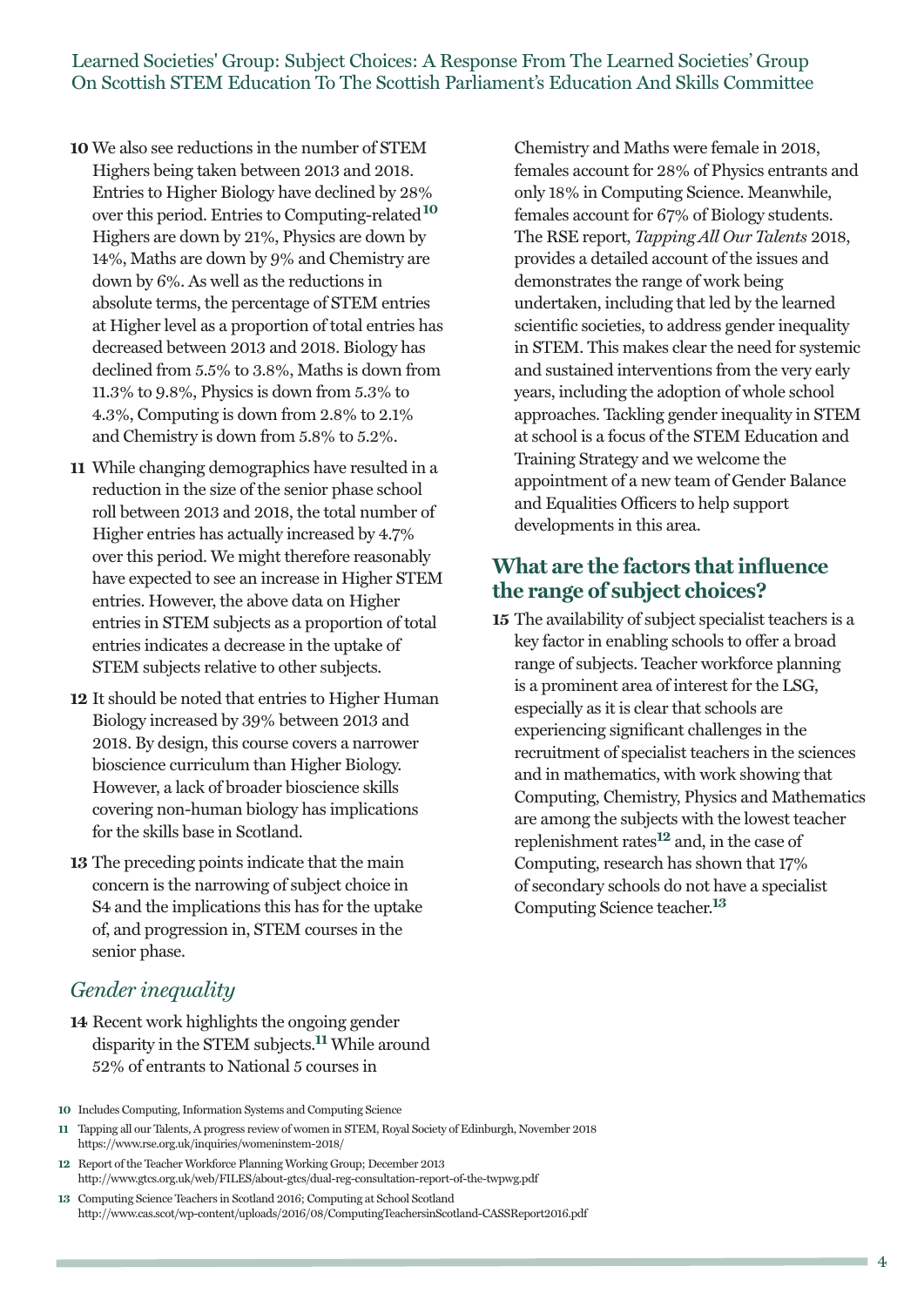- **16** While the Scottish Government publishes annually the Teacher Census, this does not provide a clear picture of teacher need either in subjects or in different localities. The UK Government Migration Advisory Committee (MAC) reported that *'there is very limited data to draw on to assess the shortage of teachers by subject in Scotland'.* **<sup>14</sup>** More recently, the Scottish Government has started to collect and publish limited snapshot data on vacancy figures in local authorities and across subjects. However, the absence of contextual information makes it difficult to analyse the data in terms of subjectspecific and regional based need. The LSG firmly believes that there is a need for improved data on teacher shortages and vacancies in Scotland in order to support accurate teacher workforce planning. The modelling that underpins teacher workforce planning should include a subjectspecific component.
- **17** In order to ensure equity, all learners irrespective of the size and location of their school should have the opportunity to access all of the STEM subjects at both the BGE and the senior phase as part of a broad curriculum. This may require partnership arrangements among schools and school clusters and with college and university partners.

## **Other related issues**

### *Difficulty of the sciences and maths relative to other subjects*

**18** The SQA's guidance on setting grade boundaries makes clear that the SQA has to ensure that it is not easier or harder to achieve the same result across different courses. As an example, the guidance states, *"a Grade B in Higher Chemistry should broadly represent the same standard of attainment as a Grade B in Higher French."* **<sup>15</sup>** However, the SQA's Attainment Statistics show that there are in some cases quite marked differences among different courses in the

proportion of pupils who achieve passes. In 2018, for example, 65% of Maths, 73% of Biology and 75% of Computing Science and Physics candidates passed National 5 courses in these subjects. In comparison, 85% of English, 87% of French and 95% of Music and Physical Education candidates achieved N5 passes. We recognise that the underlying picture is more complex than these figures alone would suggest. We are, however, concerned about the implications of the resulting perception that the STEM subjects are more difficult in terms of influencing learners' senior phase course choices. To ensure broadly similar standards of attainment between different subjects at the same qualification level, it will be important that SQA examines trends over longer time periods and not only year-to-year or short-term changes which may mask changes over time. The LSG has been discussing these issues with the SQA.

#### *Multi-course teaching*

**19** A prominent issue for the teaching of the sciences is the practice of multi-course teaching of courses (i.e. where two or more distinct courses e.g. National 4 and 5 are taught simultaneously in one class). Science teachers have expressed concern that multi-course teaching does not allow them to fully support the needs and aspirations of pupils undertaking different levels of national qualifications. While N4 and N5 courses adopt the same unit titles, they were designed so that the content and learning outcomes between the levels should not overlap, making multi-course teaching very demanding. The issues are exacerbated when teaching of N4 and/or N5 is combined with the teaching of Higher in a multi-course class. In addition, it will be important to ensure that multi-course teaching does not inhibit practical work since this is crucial to engaging learners in science and supporting their understanding of scientific concepts.

**<sup>14</sup>** Partial Review of Teacher Shortages in the UK; Migration Advisory Committee; January 2017

https://www.gov.uk/government/publications/migration-advisory-committee-mac-report-teacher-shortages-in-the-uk

**<sup>15</sup>** A Guide to Setting Grade Boundaries, SQA, July 2017 https://www.sqa.org.uk/files\_ccc/A\_Guide\_to\_Setting\_Grade\_Boundaries\_v1.3.pdf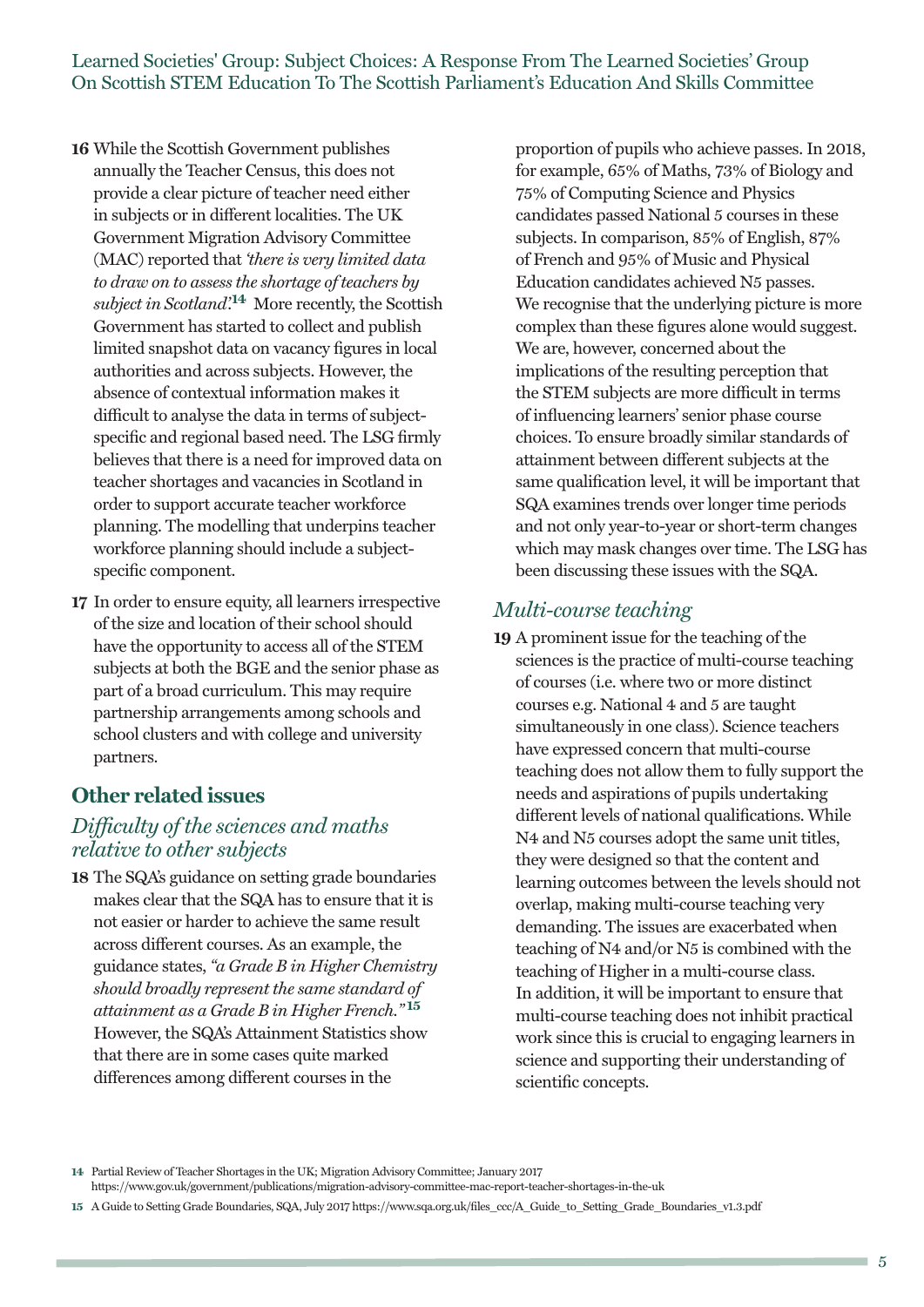**20** To investigate the issue of multi-course teaching, in 2016 the Royal Society of Chemistry's Education Division Regional Committee for Scotland undertook a survey into Chemistry teaching in the Senior Phase capturing responses from 259 teachers. This survey revealed how common multi-course classes have become with 73% of National 5 classes containing students studying towards different national qualification courses. The most common combination found containing National 5 students was combined National 4 & National 5 classes. When asked how well students can be supported within such composite N4/5 classes, 69% said "not at all" or "not very well". For Higher students, around a fifth of classes contain multi-course groupings. Alarmingly, when asked how well students' learning could be supported in the most common combination, National 5/Higher classes, 99.5% responded "not at all" or "not very well". While the Scottish Government, Education Scotland and SQA recognise the challenges posed by multi-course teaching, it is not clear what action is being taken to address them.

## **Additional Information**

For further information about the Learned Societies' Group, contact its Secretariat, William Hardie (whardie@theRSE.org.uk)